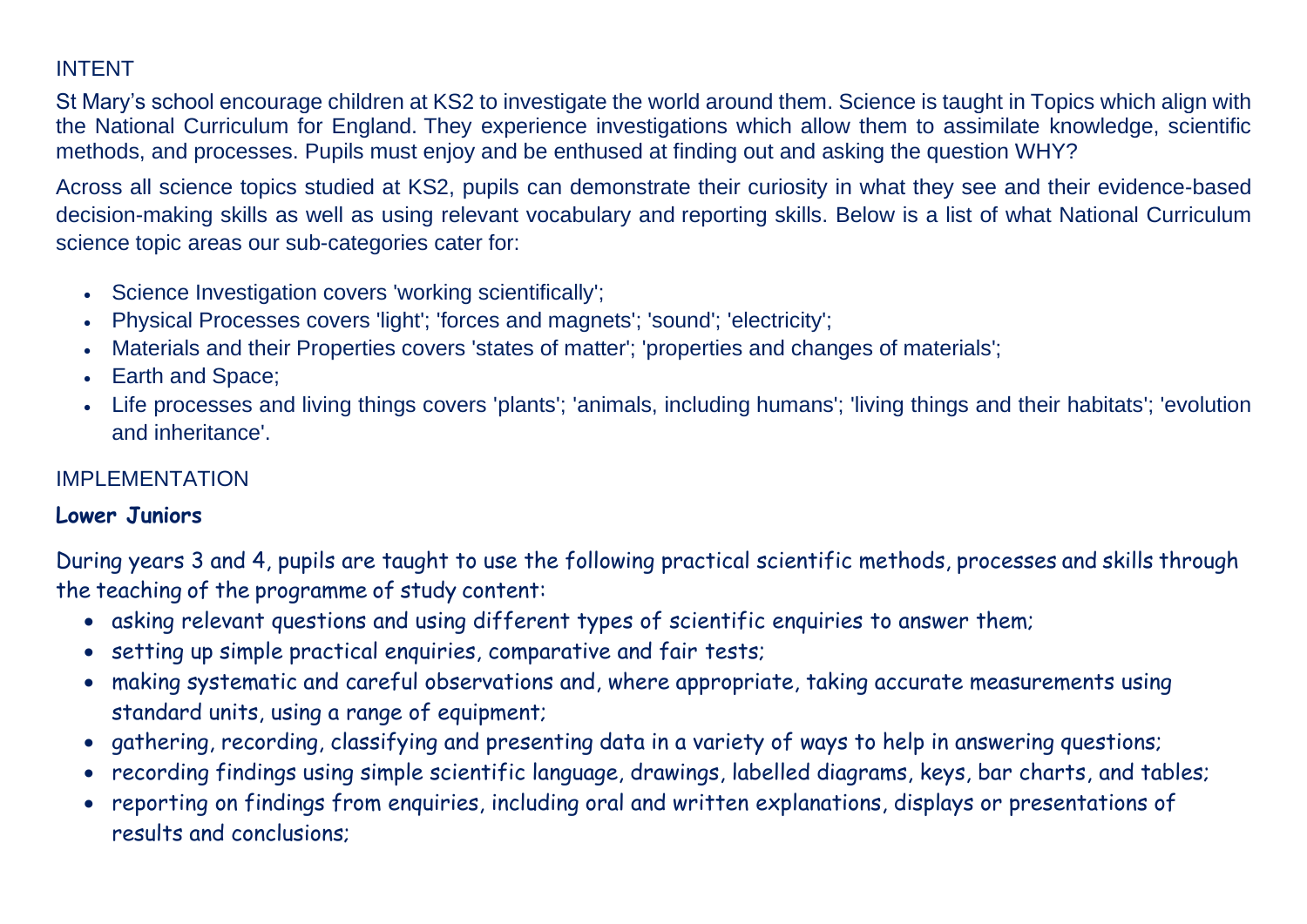- using results to draw simple conclusions, make predictions for new values, suggest improvements and raise further questions;
- identifying differences, similarities or changes related to simple scientific ideas and processes;
- using straightforward scientific evidence to answer questions or to support their findings

# Proposed Rolling Programme for 2020-2022

| $\blacktriangleleft$<br>2020/2  | 1 Plants<br>a) Structure<br>Growth/photo<br>b)<br>Water transport<br>C)<br>Flower, pollination<br>& dispersal. | 2 Measuring<br>a) Mass<br>b) Volume<br>c) temperature<br>d) Time | 3 States of Matter<br>Solids liquids<br>& gases<br>Changes with<br>temperature<br><b>Water Cycle</b>                                                                                                 | 4 Light<br>Light<br>Shadows and size<br>$\bullet$<br>of shadows<br>Reflection of light<br>$\bullet$<br>(mirrors)<br>Can be extended<br>$\bullet$<br>to concave and<br>convex | 5 Living Thing<br>a) Habitats<br>b) Food Chains<br><b>Classification &amp;</b><br>C)<br>keys<br>Man impact<br>$\mathsf{d}$                                                                               | 6 Rocks<br>a) Different<br>types<br>b) How fossils<br>are formed<br>Investigating soils<br>and comparison |
|---------------------------------|----------------------------------------------------------------------------------------------------------------|------------------------------------------------------------------|------------------------------------------------------------------------------------------------------------------------------------------------------------------------------------------------------|------------------------------------------------------------------------------------------------------------------------------------------------------------------------------|----------------------------------------------------------------------------------------------------------------------------------------------------------------------------------------------------------|-----------------------------------------------------------------------------------------------------------|
| $\mathbf{\Omega}$<br>1/2<br>202 | <b>7 Animals</b><br>a) Nutrition types<br>of diet.<br>Skeleton &<br>b)<br>muscles                              | 8 Animals<br>a) Digestion<br>Teeth<br>b)<br>Food chains          | 9 Electricity<br>a) Circuit<br>components<br><b>Series</b><br>b)<br>circuits<br>Conductors<br>C)<br>& Insulators<br><b>Current &amp;</b><br>d)<br>Voltage<br><b>Measuring current</b><br>and voltage | 10 Sound<br>Sound is vibration<br>a)<br><b>Ear function &amp;ear</b><br>b)<br>protection<br><b>Volume (Decibels)</b><br><b>Measuring sound</b>                               | 11 Forces & Magnets<br>a) Movement/frict<br>ion<br>b) Magnetic<br>forces, poles,<br>attraction &<br>repulsion<br>Are all materials<br>C)<br>magnetic<br>d) Strength of<br>magnets. How<br>can we measure | <b>12 Environment</b><br><b>Pond Studies</b><br>Using keys, food<br>chains, adaptations                   |

Light Blue = National Curriculum Year 3 Dark Blue = National Curriculum Year 4 Red = Extensions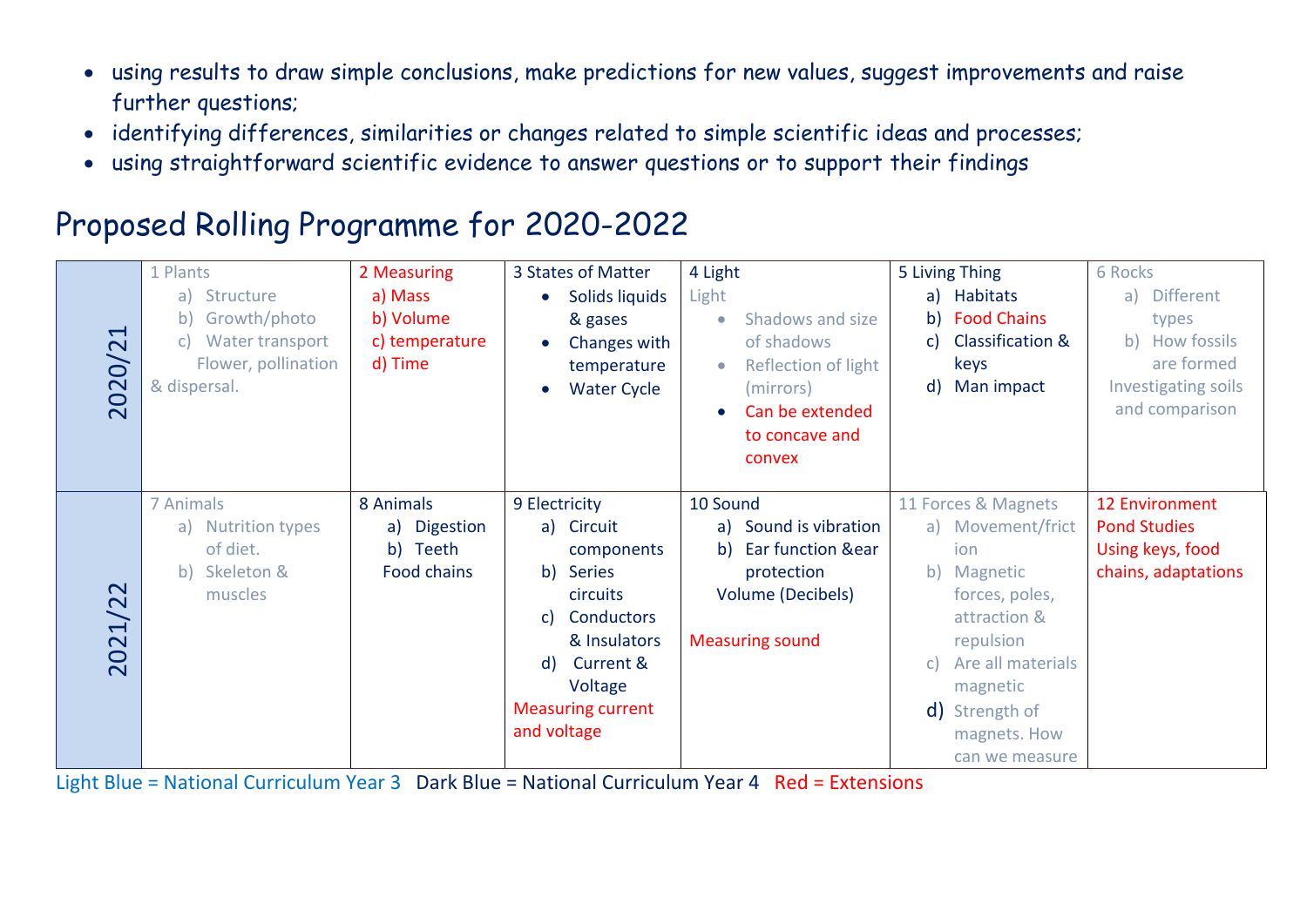### **Upper Juniors**

During years 5 and 6, pupils are taught to use the following practical scientific methods, processes and skills through the teaching of the programme of study content:

- planning different types of scientific enquiries to answer questions, including recognising and controlling variables where necessary;
- taking measurements, using a range of scientific equipment, with increasing accuracy and precision, taking repeat readings when appropriate;
- recording data and results of increasing complexity using scientific diagrams and labels, classification keys, tables, bar and line graphs;
- using test results to make predictions to set up further comparative and fair tests;
- reporting and presenting findings from enquiries, including conclusions, causal relationships and explanations of and a degree of trust in results, in oral and written forms such as displays and other presentations;
- identifying scientific evidence that has been used to support or refute ideas or arguments

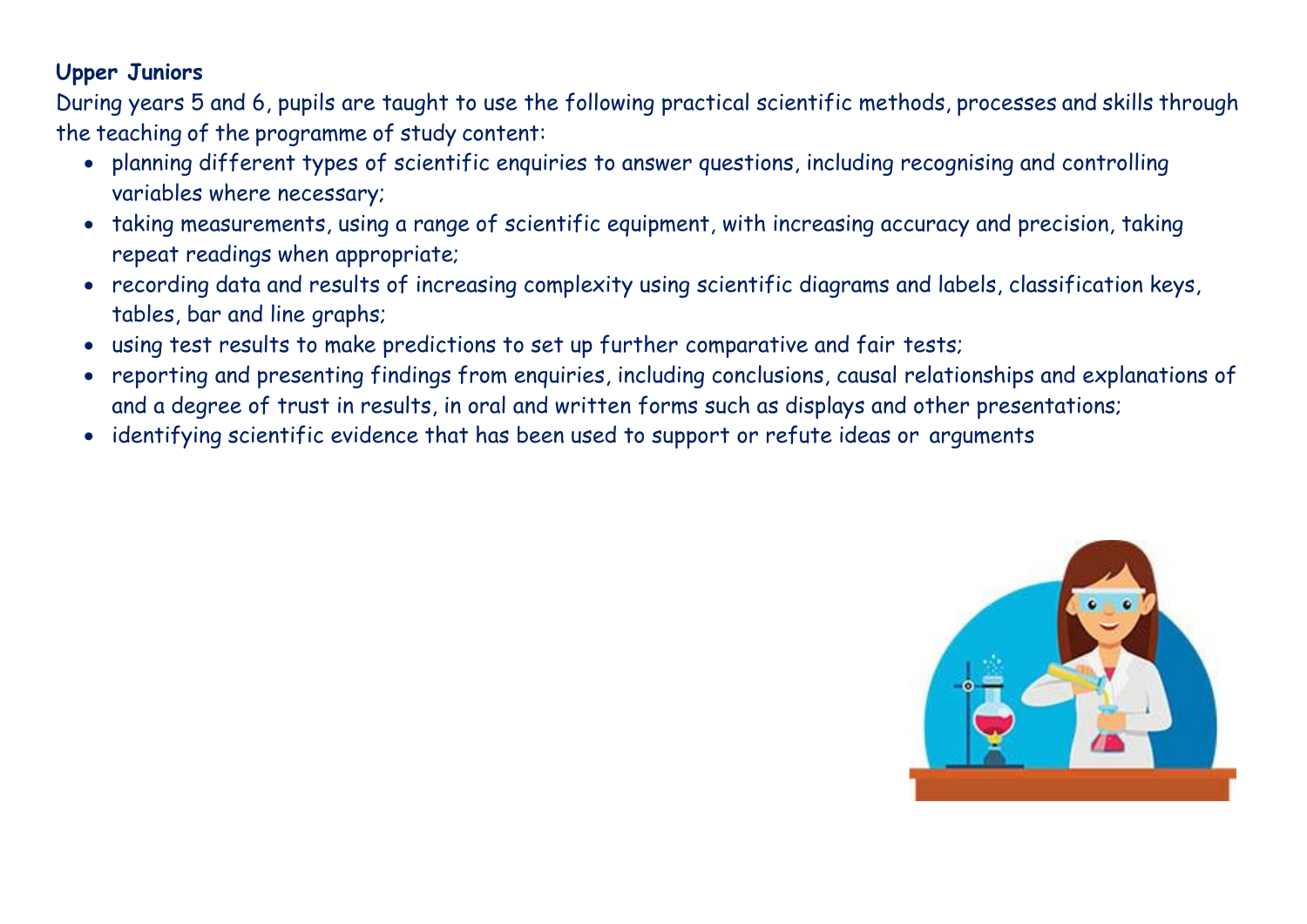# Proposed Rolling Programme Upper Juniors September 2021-2022

|         | 1 Forces                                                                                                                                                                                       |                                                                                                                                                                                                               |                                                                                                                                                                                                                             | 4 Animals & Humans                                                                                                                                                                                           |                                                                                                                                                                                                         |                                                                                                                                                                                                           |
|---------|------------------------------------------------------------------------------------------------------------------------------------------------------------------------------------------------|---------------------------------------------------------------------------------------------------------------------------------------------------------------------------------------------------------------|-----------------------------------------------------------------------------------------------------------------------------------------------------------------------------------------------------------------------------|--------------------------------------------------------------------------------------------------------------------------------------------------------------------------------------------------------------|---------------------------------------------------------------------------------------------------------------------------------------------------------------------------------------------------------|-----------------------------------------------------------------------------------------------------------------------------------------------------------------------------------------------------------|
| 2021/22 | What is a force?<br>a)<br>Gravity. Exp't of<br>b)<br><b>Galileo and Neil</b><br>Armstrong. Cars &<br>ramps.<br>Air resistance,<br>C)<br>parachutes,<br>sycamore seeds.<br>d) Water resistance. | 2 Earth & Space<br>a) Earth within our<br>solar system<br>Other planets<br>b)<br>Movement of the<br>c)<br>moon<br>Earth rotation and<br>d)<br>movement around<br>the sky also height in<br>summer and winter. | 3 Light<br>What is light. Light as a<br>provider of clean energy.<br>Photovoltaics & solar cells.<br>Light sources.<br>a)<br>b)<br>Light being<br>reflected into the<br>eye.<br>Light travels in<br>c)<br>straight lines so | a) Growth stages of<br>development.<br><b>Including changes</b><br>at puberty.<br>Secondary sexual<br>characteristics.<br><b>Gestation periods.</b><br>Why there is a need to<br>control populations. Family | 5 Living things and their<br>habitats<br>Classification<br>a)<br>b)<br>Characteristic of<br>living things<br>Animals &<br>c)<br>Plant.<br>Vertebrates and<br>d)<br>invertebrates.<br>Simple keys.<br>e) | 6. Micro-organisms<br>a. Types of<br>Microbes.<br>Bacteria,<br>Viruses & Fungi<br><b>Microbes and</b><br>b.<br>food. Yeast &<br>Fermentation<br><b>Making Yoghurt</b><br>Microbes cause<br>C <sub>1</sub> |
|         | <b>Boats</b><br><b>Friction advantages</b><br>e)<br>and disadvantages<br>Levers, pulleys and gears to<br>allow small forces to have a<br>greater effect                                        | Work of Ptolemy, Alhazen and<br>Copernicus<br>Computer research using both<br><b>WORD &amp; PUBLISHER.</b>                                                                                                    | shadows have the<br>same shape as<br>the object.<br>Shadow puppets<br>Light travelling to<br>d)<br>mirrors and<br>lenses.<br>Rainbows and mixing light<br>Skin care. Slip slop slap.<br>Sun stroke.                         | planning<br>Comparing other animals.<br>Recording the length and<br>mass of baby growth                                                                                                                      | Carl Linnaeus & naming.                                                                                                                                                                                 | disease,<br>Cholera, Corvid 19 &<br>Tooth Decay.                                                                                                                                                          |
| 2020/21 | 7 Electricity<br>a) Series circuit.                                                                                                                                                            | 8 Evolution & Inheritance<br>How living things<br>a)                                                                                                                                                          | 9 Properties & Changing of<br>materials                                                                                                                                                                                     | 10 Living things and their<br>habitats                                                                                                                                                                       | 11 Animals & Humans<br><b>Circulatory System</b><br>a)                                                                                                                                                  |                                                                                                                                                                                                           |
|         | Voltage of cells and                                                                                                                                                                           | have changed. Fossils                                                                                                                                                                                         | Grouping<br>a)                                                                                                                                                                                                              | a) Life cycles of plants                                                                                                                                                                                     | heart blood vessels                                                                                                                                                                                     |                                                                                                                                                                                                           |
|         | the relationship<br>between bulb                                                                                                                                                               | Darwin, Wallace and<br>Mary Anning.                                                                                                                                                                           | materials<br>solubility,                                                                                                                                                                                                    | mammals, an<br>amphibian, an                                                                                                                                                                                 | Diet exercise, drug<br>b)<br>& lifestyle                                                                                                                                                                |                                                                                                                                                                                                           |
|         | brightness /                                                                                                                                                                                   | What makes me me.<br>b)                                                                                                                                                                                       | transparency,                                                                                                                                                                                                               | insect & a bird.                                                                                                                                                                                             | Blood, water &<br>c)                                                                                                                                                                                    |                                                                                                                                                                                                           |
|         | volume of buzzer<br>and voltage.                                                                                                                                                               | <b>How</b><br>genes/characteristics                                                                                                                                                                           | conductivity,<br>magnetic                                                                                                                                                                                                   | Sexual & asexual<br>b<br>reproduction in                                                                                                                                                                     | transport<br>Diet, exercise,                                                                                                                                                                            |                                                                                                                                                                                                           |
|         | Voltage pushes<br>b)                                                                                                                                                                           | are passed in sperm                                                                                                                                                                                           | Solutions, dissolving,                                                                                                                                                                                                      | plants. Growing                                                                                                                                                                                              | drugs/medicines                                                                                                                                                                                         |                                                                                                                                                                                                           |
|         | electricity. We                                                                                                                                                                                | & eggs                                                                                                                                                                                                        | separating salt from sand.                                                                                                                                                                                                  | seeds (conditions)                                                                                                                                                                                           | (smoking, alcohol,                                                                                                                                                                                      |                                                                                                                                                                                                           |
|         | measure electricity<br>using an ammeter                                                                                                                                                        | <b>Variation &amp; Selective</b><br>c)<br>breeding in dogs                                                                                                                                                    | Reversible and non-<br>reversible reactions                                                                                                                                                                                 | Hatching of eggs, growth<br>experiment in chicks                                                                                                                                                             | caffeine), lifestyle and<br>healthy.                                                                                                                                                                    |                                                                                                                                                                                                           |
|         | in Amps.                                                                                                                                                                                       | Natural Survival of the fittest.                                                                                                                                                                              | <b>Burning</b>                                                                                                                                                                                                              | monitoring weight increase.                                                                                                                                                                                  | Benefits of being                                                                                                                                                                                       |                                                                                                                                                                                                           |
|         | Conductors &<br>c)                                                                                                                                                                             | The fastest rabbit, the giraffe                                                                                                                                                                               | <b>Thermal conductivity</b>                                                                                                                                                                                                 |                                                                                                                                                                                                              | outdoors. Lower risk of                                                                                                                                                                                 |                                                                                                                                                                                                           |
|         | insulators.<br>Electricity safety.                                                                                                                                                             | with the longest neck.<br><b>Artificial selection (selective</b>                                                                                                                                              | <b>Testing Milk and making</b><br>yoghurt.                                                                                                                                                                                  |                                                                                                                                                                                                              | spreading diseases and<br>mental wellbeing.                                                                                                                                                             |                                                                                                                                                                                                           |
|         | Solar to electrical energy.                                                                                                                                                                    | breeding) importance in                                                                                                                                                                                       |                                                                                                                                                                                                                             |                                                                                                                                                                                                              | <b>Using digital</b>                                                                                                                                                                                    |                                                                                                                                                                                                           |
|         | Parallel circuits. Resistors                                                                                                                                                                   | agriculture.                                                                                                                                                                                                  |                                                                                                                                                                                                                             |                                                                                                                                                                                                              | thermometers and                                                                                                                                                                                        |                                                                                                                                                                                                           |
|         |                                                                                                                                                                                                |                                                                                                                                                                                                               |                                                                                                                                                                                                                             |                                                                                                                                                                                                              | oximeters.                                                                                                                                                                                              |                                                                                                                                                                                                           |